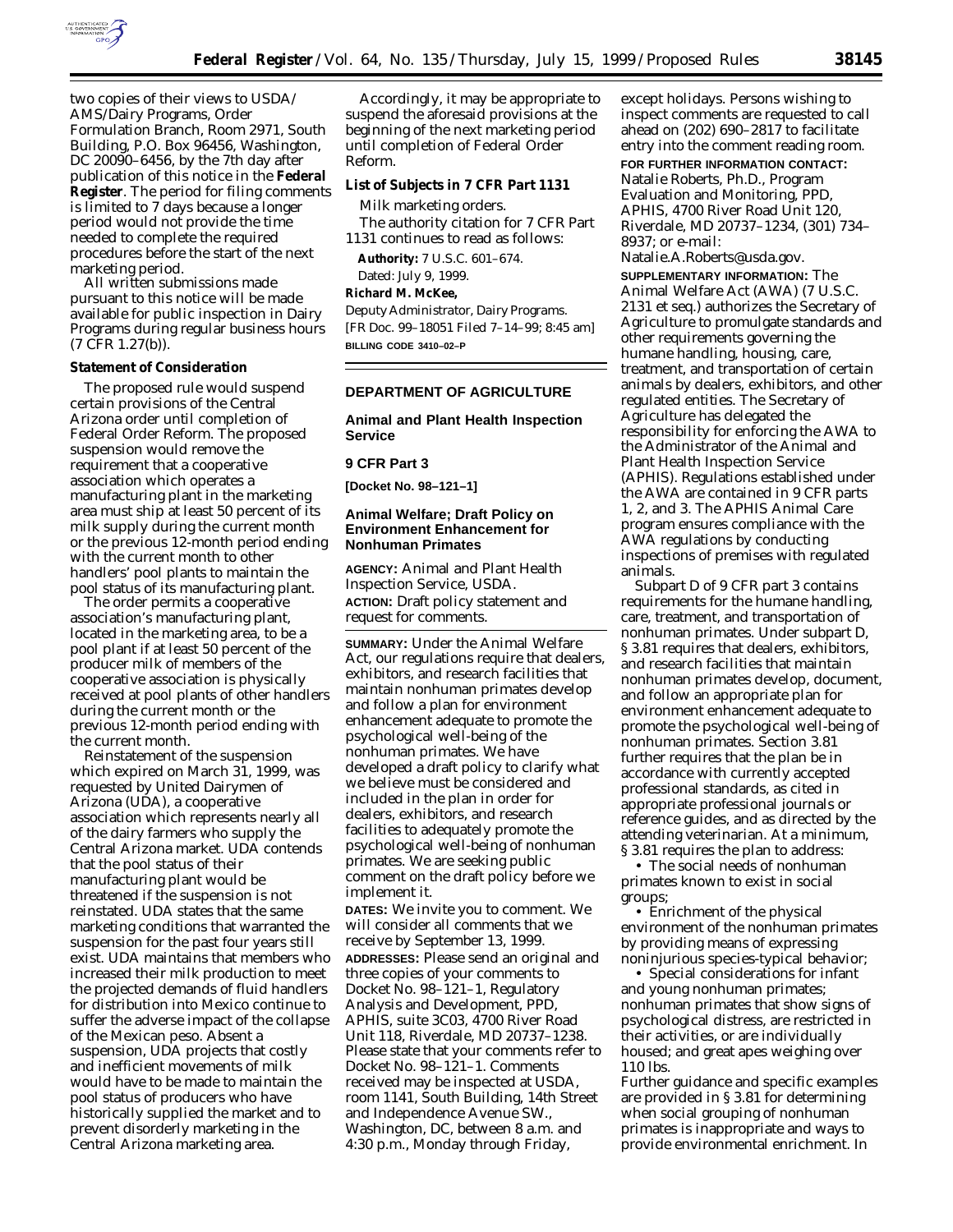addition, § 3.81 places restrictions on the use of restraint devices and prescribes when and how individual nonhuman primates may be exempted from participation in the plan.

### **History of APHIS Regulations on Psychological Well-Being of Nonhuman Primates**

The regulations in § 3.81 were established as part of a final rule published in the **Federal Register** on February 15, 1991 (56 FR 6426–6505, Docket No. 90–218). The final rule stipulated that plans for promoting the psychological well-being of nonhuman primates must be implemented by August 14, 1991. The establishment of these regulations was in response to amendments to the Animal Welfare Act made by Congress in 1985. Among other things, the 1985 amendments directed the Secretary of Agriculture to promulgate new regulations for a physical environment adequate to promote the psychological well-being of nonhuman primates.

Nonhuman primates include more than 240 species, ranging from the tiny marmoset to great apes. They live in different habitats in nature, and their nutritional, activity, social, and environmental requirements vary. As a result, the conditions appropriate for one species do not necessarily apply to another. In addition, the 1985 amendments to the Animal Welfare Act, while mandating that we establish regulations for a physical environment adequate to promote the psychological well-being of nonhuman primates, did not give us the authority to interfere with actual research.

With these things in mind, we intentionally made the regulations regarding promotion of psychological well-being flexible. The regulations we established in § 3.81 are performance standards, meaning they state a goal that must be met (an environment adequate to promote the psychological well-being of nonhuman primates) and provide minimum requirements on how to meet the goal. Within the minimum requirements, dealers, exhibitors, and research facilities have the flexibility to develop a plan that will address the specific needs of the nonhuman primates they maintain and, for research facilities, that will address the scientific needs of research.

Further, what constitutes psychological well-being in each species and each primate does not lend itself to precise definition. After consultation with primate experts and using the accepted professional standards available at the time, we based the regulations on the concept that, to

promote the psychological well-being of nonhuman primates, a balance of several factors or areas of concern must be addressed. As noted above, this concept, as set forth in § 3.81, involves providing methods of social interaction with other nonhuman primates or humans; providing methods to physically and mentally stimulate the nonhuman primates and occupy some of their time; and considering the special needs of certain nonhuman primates, such as infants and young juveniles or great apes. Stipulating areas of concern that must be addressed, as opposed to more rigid design standards, allows dealers, exhibitors, and research facilities flexibility to tailor the plan so that it is appropriate to the species or individual being maintained.

The performance standards in § 3.81 require first and foremost that the plan for environment enhancement be in accordance with currently accepted professional standards, as cited in appropriate professional journals or reference guides, and as directed by the attending veterinarian. This allows flexibility for dealers, exhibitors, and research facilities in developing their guides as advances are made in the understanding of ways to assess and promote psychological well-being in nonhuman primates.

### **Draft Policy on Psychological Well-Being of Nonhuman Primates**

In 1996, after 5 years of experience enforcing § 3.81, we evaluated the effectiveness of the performance standards by surveying our inspectors about their experience in reviewing environment enhancement plans developed under § 3.81. The results of our evaluation indicated that dealers, exhibitors, and research facilities did not necessarily understand how to develop an environment enhancement plan that would adequately promote the psychological well-being of nonhuman primates. In addition, there has been considerable disagreement in various sectors of the public over the adequacy of the performance standards in § 3.81, as well as confusion among the regulated public concerning on what basis they will be judged by inspectors as meeting or not meeting the requirements. Our inspectors requested information and clarification on how to judge whether someone was meeting the requirements in § 3.81.

While we continue to believe that the flexibility of the performance standards in § 3.81 is in the best interests of the animals covered by the regulations, we do believe that additional information on how to meet the standards in § 3.81 is necessary. We have, therefore,

developed a draft policy on environment enhancement for nonhuman primates. The draft policy appears at the end of this document. We intend this policy to be used by dealers, exhibitors, and research facilities as a basis in developing plans under § 3.81 for environment enhancement to promote the psychological well-being of nonhuman primates.

We based the draft policy on an extensive review of the available primate literature, professional journals, and reference guides. We also consulted veterinarians, primatologists, and our inspectors. The draft policy represents what we believe are the currently accepted professional standards for promoting the psychological well-being of nonhuman primates through enhancement of the primates' environment. We believe this draft policy will assist regulated entities by clarifying what actions we consider necessary in order to comply with the requirements of § 3.81.

We state in the draft policy that dealers, exhibitors, and research facilities who house nonhuman primates will meet the requirements of § 3.81 if they develop and follow environment enhancement plans that are in accordance with the draft policy. However, we recognize that there may be other options that would also meet the requirements of § 3.81. Our adoption of this draft policy would not prevent regulated entities from developing practices other than those in the draft policy, as long as those practices meet the requirements of § 3.81. Likewise, our adoption of this draft policy would not prevent regulated entities from using alternative sources or research materials in developing their environment enhancement plans, as long as the resulting plans meet the requirements of § 3.81. If a dealer, exhibitor, or research facility wants assurance that an alternative plan (not in accordance with the draft policy) is in compliance with § 3.81, they may request approval of the plan in writing from the Deputy Administrator of Animal Care.

The draft policy identifies five general elements that we believe are critical to environments that adequately promote the psychological well-being of nonhuman primates: Social grouping, social needs of infants, structure and substrate, foraging opportunities, and manipulanda. These five elements are represented in the minimum requirements in § 3.81 concerning social grouping and environmental enrichment. The five elements, and detailed information provided for each, describe what we believe to be the currently accepted professional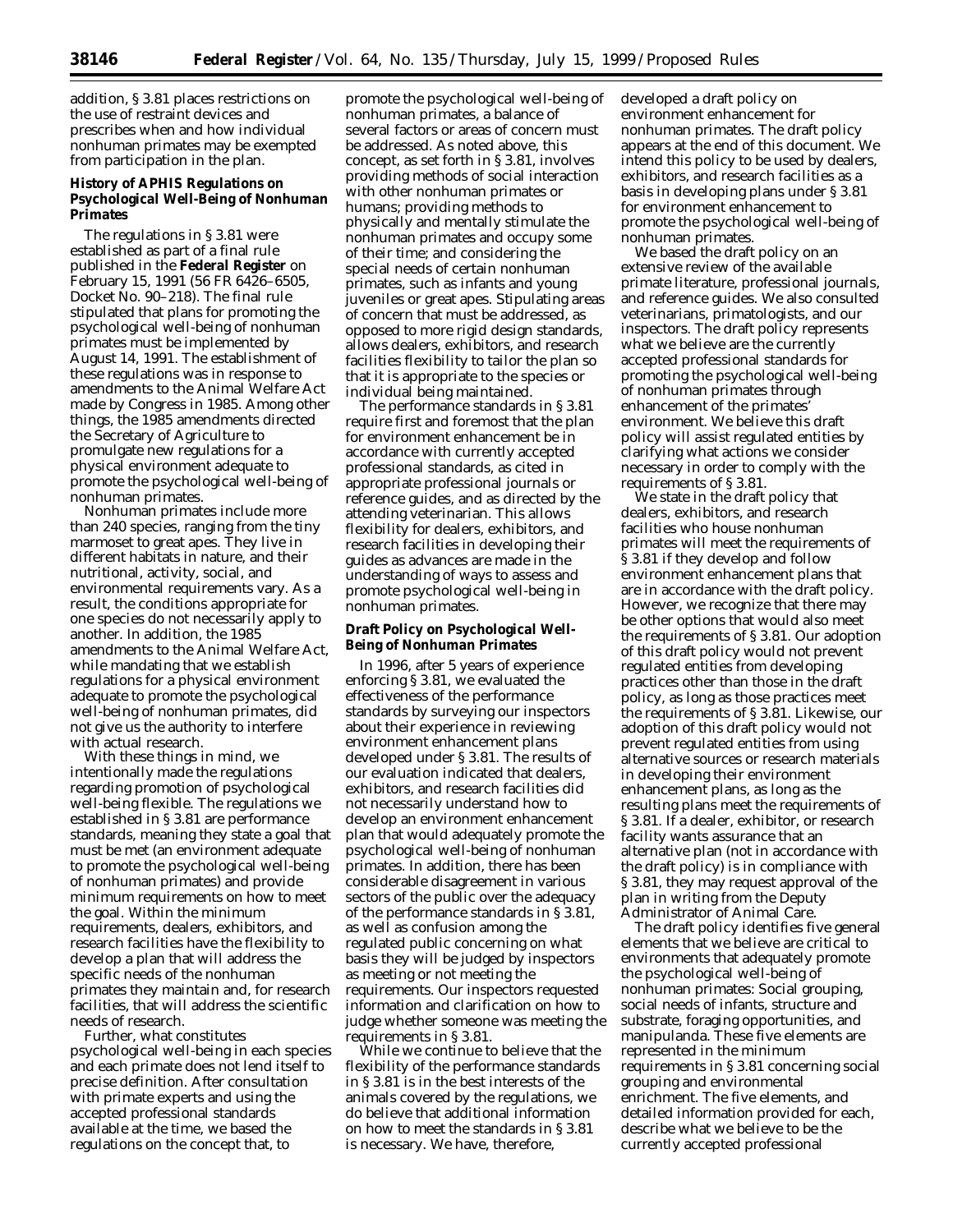standards to meet the minimum requirements in § 3.81. We also state in the draft policy that facilities are encouraged to explore additional elements and innovations and to exceed the requirements of the draft policy and the regulations.

In addition, we have prepared a report that describes the scientific basis for the draft policy and the methods we used in developing the draft policy, including a literature review and discussion and a list of references. You can obtain a copy of this report by contacting the person listed under **FOR FURTHER INFORMATION CONTACT** at the beginning of this document. The report can also be viewed at any Animal Care Regional Office and in our comment reading room. The address for our comment reading room appears in the **ADDRESSES** section at the beginning of this document. Finally, the report is posted on the Animal Care home page at http://www.aphis.usda.gov/ac/ info.html.

We are seeking public comment on the content of the draft policy before we implement it. The draft policy is as follows:

### **Draft Policy on Environment Enhancement for the Psychological Well-Being of Nonhuman Primates**

The regulations in 9 CFR 3.81 require that dealers, exhibitors, and research facilities develop, document and follow an appropriate plan for environment enhancement adequate to promote the psychological well-being of nonhuman primates, and that the plan be in accordance with currently accepted professional standards as cited in appropriate professional journals or reference guides and as directed by the attending veterinarian. We have developed this policy to clarify what we believe must be considered and included in an environment enhancement plan developed under § 3.81 in order to meet the requirement of adequately promoting the psychological well-being of nonhuman primates. We have based this policy on a review of the available primate literature, professional journals and reference guides, and the collective experience of field inspectors, veterinarians, and primatologists.

Dealers, exhibitors, and research facilities who house nonhuman primates will meet the requirements of § 3.81 if they develop and follow an environment enhancement plan (referred to below as ''plan'') in accordance with this policy. If a plan is not developed in accordance with this policy, the plan may or may not meet the requirements of § 3.81. If a dealer,

exhibitor, or research facility wants assurance that an alternative plan (not in accordance with this policy) is in compliance with § 3.81, they may request approval of the plan in writing from the Deputy Administrator of Animal Care.

Based on our research, we have identified five elements that are critical to environments that adequately promote the psychological well-being of nonhuman primates:

- A. Social Grouping
- B. Social Needs of Infants
- C. Structure and Substrate
- D. Foraging Opportunities
- E. Manipulanda

The remainder of this policy contains what we believe are the currently accepted professional standards to address these five critical elements, based on our research and review of the available literature, as explained above. The first two critical elements, Social Grouping and Social Needs of Infants, are a clarification of § 3.81(a), which deals with the impact of social grouping on psychological well-being. Structure and Substrate, Foraging Opportunities, and Manipulanda are critical elements which clarify § 3.81(b), Environmental Enrichment.

Facilities are encouraged to explore additional elements and innovations and to exceed what is in this policy.

#### *A. Social Grouping*

Section 3.81(a) requires that a plan must address the social needs of nonhuman primates of species known to exist in social groups in nature. According to our research, primates are clearly social beings and social housing is the most appropriate way to promote normal social behavior and meet social needs. In order to address the social needs of nonhuman primates under § 3.81(a), the plan must provide for each primate of a species known to be social in nature to be housed with other primates whenever possible. The housing options listed below are listed in a hierarchy of preference, with group housing being the most desirable plan. Housing should maximize opportunities for a full range of species-appropriate contact, except that reproduction may be limited or prevented entirely. Social housing should be designed to reduce the risk of injury from others in the enclosure. Compatibility must be determined as described in 9 CFR 3.81(a)(3). Housing options include:

1. Housing in an enclosure with one or more compatible primates. For groupliving species, species-typical groupings are strongly encouraged.

2. Housing in an enclosure without another compatible primate, but with

the animal having the opportunity for continuous visual, auditory, olfactory, and tactile contact with another compatible primate (such as through adjacent wire mesh or bars). For primate species in which grooming other primates is an important social function, sufficient tactile contact range is particularly important.

3. Housing without the animal having the opportunity for continuous visual, auditory, olfactory, and tactile contact, but with such contact on a periodic basis, through scheduled social interaction with one or more compatible primates.

4. Housing without the animal having the opportunity for continuous visual, auditory, olfactory, and tactile contact with a compatible primate, but with daily positive interaction with compatible human care givers. The human contact should be of sufficient type and duration to compensate for restricted social housing. We do not consider basic routine husbandry or medical or experimental manipulation to be sufficient human contact.

We consider pair or group housing (Option 1) to be the most desirable housing option and we expect this option to be used whenever possible. We consider this particularly important for chimpanzees, gorillas, gibbons, and siamangs, which seem to suffer particularly from being housed individually. If Option 1 is not utilized, the plan must provide an explanation and justification for each diminished degree of social interaction. Social housing also facilitates important primate behaviors associated with signals that communicate emotional states or other information between individuals. Acceptable reasons for choosing Options 2, 3, or 4 would include:

1. The health and well-being of the individual primate;

2. Documented unavailability of compatible individuals;

3. The scientific requirements of a protocol approved by an Institutional Animal Care and Use Committee (IACUC) (for registered research facilities); or

4. The animal's assignment to an IACUC-approved project that will result in euthanasia or disposition within a short period (normally less than 60 days).

Virtually any social change can be stressful to the nonhuman primates. In order to effectively manage social groups and minimize stress, the plan should include procedures for introduction, separation, and socialization, including minimizing unnecessary separations for established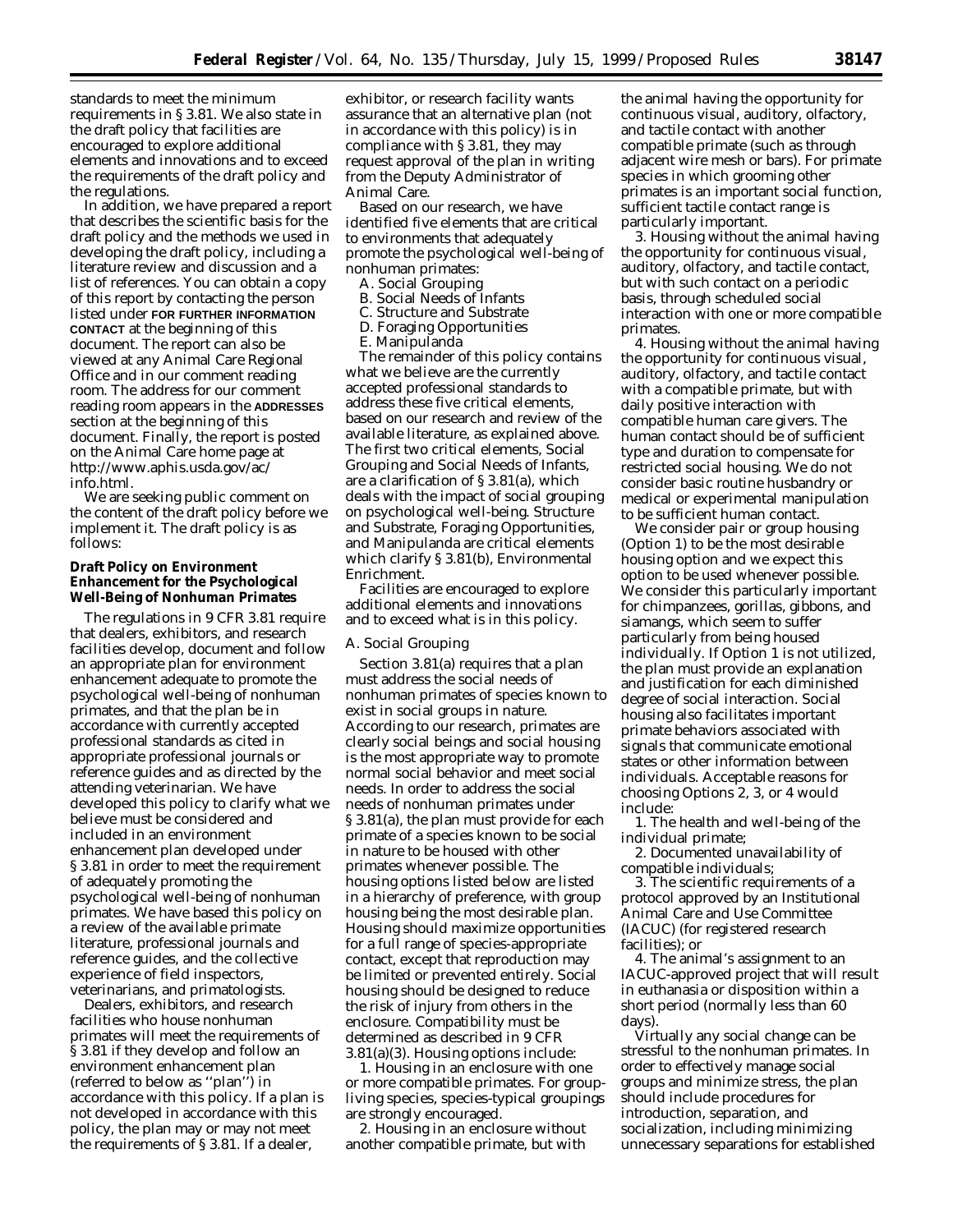compatible pairs or groups, whether temporary or permanent, and minimizing the negative effects of necessary separations.

If individual primates are strongly socialized toward humans and distressed by other primates, the plan should provide for daily, extensive positive human interaction in addition to that associated with routine husbandry, medical care, experimental manipulation, training, or exhibition.

Without some socialization to humans, contact with humans becomes an environmental stressor for the primates, over which they have no control. When contact with human facility personnel is a necessary part of the primate's life, the plan must include a program of husbandry conditioning and habituation to human manipulation. This is particularly important for any primate subjected to frequent conscious manipulation or restraint that may cause more than momentary or slight pain or distress, or frequent chemical restraint to accomplish minor procedures or manipulations.

#### *B. Social Needs of Infants*

Section 3.81(c)(1) requires that special attention be given to infants and young juveniles. Nonhuman primate infants and their care-giving parents have specific social needs. The psychological well-being of nonhuman primate infants depends on appropriate infant development. In most situations, the optimal environment for infant development is one that allows the infant to remain with its biological mother through weaning in the company of a species-normal social group. Additionally, reproductive success (including reproductive behaviors, fertility, prenatal adequacy, parturition, and parental care) is generally considered to be one of the strongest indicators of psychological well-being in adult captive nonhuman primates.

All facilities with one or more breeding groups of primates should include in their plan a program to ensure species-typical sensory, motor, psychological and social development of infants. The plan should also include criteria for removal of any infants from the care-giving parent(s) if necessary. Separation should be directed by the attending veterinarian or other qualified professional and should be customized to the characteristics of the individual primate.

Infants should not be permanently removed from the care giving parent(s) before an age that approximates the age of infant independence in nature, except where necessary for the health and wellbeing of the infant or dam.

Although we stress that it is important not to disrupt the bond between the infant and its parents, there may be situations when infants must be separated earlier than is optimal. When infants must be separated from the care giving parent(s) prior to the approximate age of separation in nature, our research indicates that at least the following separation procedures should be included in the plan in order to minimize distress and ensure appropriate sensory, motor, psychological, and social development of the infant:

• Details of separation procedures used to minimize distress for the infant and the care-giving parent(s);

• Details of any hand-raising or fostering practices. There should be specific provisions, in accordance with the professional literature, to provide the infant with a level of sensory, motor, psychological, and social stimulation approximating that which it would receive from its care giving parent(s), natal group and/or peer group under normal circumstances. Hand raising practices that are likely to be detrimental to the development of species-appropriate behavior or to the well-being of the individual at a later time, such as those involving social restriction from primates of their own species, should not be used;

• A suitable surrogate parent for artificially reared monkey or ape infants.

The plan should include a program to develop and maintain species-typical social competence through exposure to peers and/or adults of the same or compatible species. Socialization to humans and to other animals, such as dogs, may be simultaneously maintained when desirable.

### *C. Environmental Enrichment— Structure and Substrate*

The social, developmental, and physical environment are interdependent in ensuring psychological well-being of nonhuman primates. Section 3.18(b) requires that the physical environment in primary enclosures must be enriched by providing means of expressing noninjurious species-typical activities. The most basic components of the physical environment are the enclosure structure (its size, shape, and design) and the substrates within it (flooring, bedding, and furnishings, including perches, nest boxes, etc.). In order to promote psychological well-being for nonhuman primates, primary enclosures for housing and/or exercise need to be

of adequate shape and design, and have adequate furnishings, to accommodate species-appropriate behaviors by all inhabitants. Each primate should be able to, at a minimum, engage in:

1. Species-typical postures and positions for resting, sleeping, feeding, exploration, and play;

- 2. Species-typical locomotion; and
- 3. Social adjustments.

Primary enclosures should contain elevated resting structures appropriate for the species. The type, number, and orientation of the structures in each enclosure should be appropriate to the number and social arrangement of the animals in the enclosure. Structures should be positioned to facilitate social adjustments and not interfere with normal locomotion.

Primates of species that normally hang from limbs and/or tails should be provided with structures and complexities that enable them to do so comfortably.

Primates of species with long tails should be provided with sufficient vertical space to permit normal upright resting postures without restriction of tail position or placement of the tail outside the enclosure or into waste pans.

Primates of species that normally rest or sleep in cavities, or which are nocturnal or partly nocturnal, should be provided with nest boxes or similar structures. Primates of species that construct nests for sleeping or resting should be provided with artificial or natural nest materials such as hay, browse, or blankets.

Enclosures should be designed, constructed, and furnished so that individual primates may reasonably avoid other individuals or frightening stimuli. Flight distances, visual barriers, and placement of structures such as perches or shelters should be considered during design and furnishing.

Primarily terrestrial species should have access to suitable flooring and resting areas. Patas monkeys should have regular access to large exercise areas that accommodate running.

Primate species that scent-mark should be provided with suitable scentretaining surfaces. The surfaces may be part of the cage structure, part of cage furniture, or in the form of temporary objects and should be replaced or sanitized as appropriate.

Enclosures should be designed, constructed, and furnished to facilitate social introduction, reintroduction, separation, or temporary restraint.

Aged, physically impaired, or debilitated individuals should be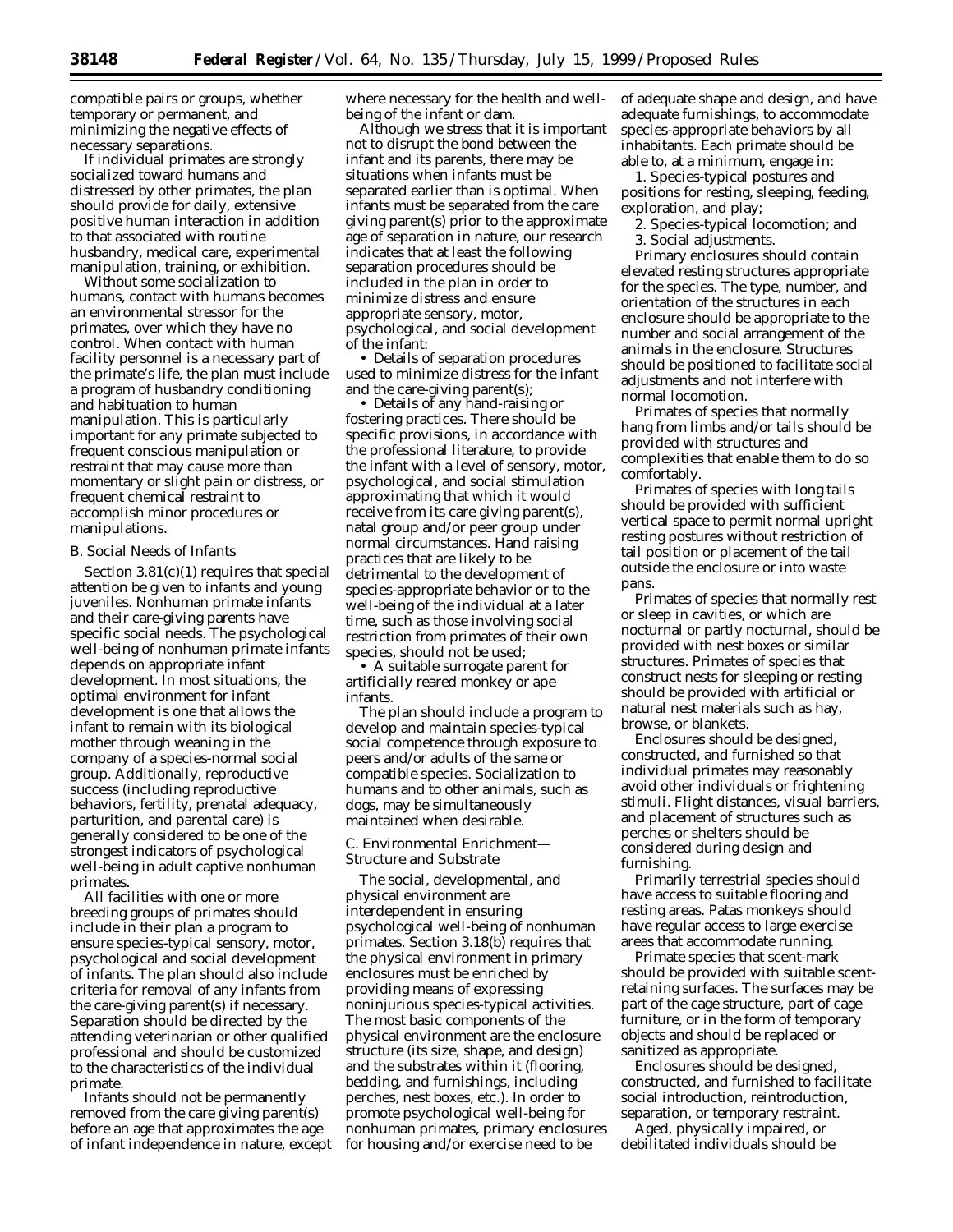provided with structures suited to their physical abilities.

## *D. Environmental Enrichment— Foraging Opportunities*

In the wild, nonhuman primates spend a significant proportion of their time foraging for food. ''Working'' for food is one of the most frequently found species-typical activities for nonhuman primates. Captive nonhuman primates that are not provided with enough timeconsuming foraging tasks may selfmutilate, over-groom, or become aggressive.

As part of enriching the physical environment under § 3.81(b), the plan should provide for each primate to have, on a daily basis, some type of timeconsuming foraging opportunity. The foraging enrichment can include a wide variety of time-consuming activities. These activities may include providing something as simple as whole fruits or vegetables with high processing time, providing standard monkey biscuits in novel ways to increase food acquisition times, providing more complex types of devices such as puzzle feeders, or scattering food in substrates. Food items and foraging options should be chosen with consideration for the species and abilities of the individuals involved so that each primate can readily obtain its minimum daily nutritional requirements. The diet for each primate should contain a variety of tastes, smells, and textures. Gnawing or gouging wood should be provided for marmosets and tamarins.

For primates on continuously restricted diets as part of medical treatment or experimental protocol, the plan should provide a substitution for foraging, meaning opportunities to engage in time-consuming cognitive activities or foraging involving nonfood rewards (such as ice cubes or toys). The cognitive activities should be voluntary—we do not consider activities that are part of experimental manipulation to be adequate.

### *E. Environmental Enrichment— Manipulanda*

Manipulanda are objects that can be moved, used, or altered in some manner by the primate's hands. Manipulanda can stimulate several senses and permit the animal to experience novelty and a sense of control over part of its environment. Manipulanda have been shown to be effective in increasing species-appropriate behavior and decreasing abnormal behavior.

As part of enriching the physical environment under § 3.81(b), our research indicates that the plan should provide for each primate to have a

variety of portable or moveable items for manipulation available to them. The size and type of item(s) and its presentation should be safe and suitable for the species, age, sex, and characteristics of the individuals. The number of items and their presentation should take into account hoarding or aggressive behavior by animals in a social group and changed as often as necessary to maintain appropriate novelty. Primate species that groom others of their own species but must be caged without tactile contact should have daily access to suitable objects or substrates for grooming.

## **Considerations for Meeting the Critical Elements**

There are other criteria which our research showed must be considered in relation to all five critical elements:

- Documentation
- Novelty
- Control over the environment<br>• Sensory stimulation
- Sensory stimulation
- **Exemptions**
- Individuals in persistent psychological distress.

#### **Documentation**

The plan should be designed with consideration for the species, age, sex, health status, rearing, and behavioral history of the primate. The plan should document:

• Scientific justification for all aspects of the plan, including professional journals and reference guides consulted.

• Changes in the facility's primate population.

• Changes in the needs of individual primates.

• Assessments of the effectiveness of the program in promoting speciesappropriate behavior.

## **Novelty**

The plan should provide for appropriate levels of novelty in the items or strategies chosen. Novelty is variation in enrichment devices and strategies. Appropriate novelty includes both the physical properties inherent in any object or situation and the timing or duration that the novelty is provided. Novel items should be provided in sufficient quantity and located within the environment so as to be accessible to all primates. The cognitive abilities of primates should be considered in the choice of novelty provided. Novel stimuli should sustain their interest, encourage activity, and redirect inappropriate activity to behaviors appropriate for their species. Each facility should document in its plan how and with what frequency novelty is maintained.

#### **Control Over the Environment**

The plan should provide individual primates with the opportunity to exercise control over some aspects of their environment. Complex objects or environments that can be altered or controlled by the animals provide them with enhanced opportunities to utilize their cognitive abilities. Examples of control include opening doors and peep holes, moving indoors or outdoors, and influencing the temperature and lighting in the cage, as well as avoiding noxious stimuli.

## **Sensory Stimulation**

The plan should provide for each of the five senses to be stimulated in a species-appropriate and non-distressing manner. Exemptions may be made for individuals with sensory impairment.

The plan should provide for primates to be given the opportunity to avoid or distance themselves from objects that may be frightening. Levels of stimulation should not be excessive or discernibly distressing, and individuals must have the opportunity to avoid excessive exposure to such stimuli.

# **Exemptions**

In accordance with § 3.81(e), exemptions for individual primates from various aspects of the plan may be made as part of an IACUC-approved protocol. Section 3.81(e) also allows exemptions to be made by the attending veterinarian because of the animals health or condition or in consideration of its well-being. As required by § 3.81(e), the basis for exemptions must be documented. Exemptions should be only to the extent and length of time necessary. Section 3.81(e) requires that exemptions be reviewed at least every 30 days by the attending veterinarian or, for IACUC-approved protocols, at least annually. Exemptions should be reviewed more often if appropriate to the circumstances and should be adjusted as circumstances change. If, due to medical treatment or experimental protocol, a critical element cannot be satisfied, additional enrichment must be provided as compensation.

### **Individuals in Persistent Psychological Distress**

The plan should provide that, for primates in persistent psychological distress, a primate behaviorist or veterinarian with formal training and experience in primate behavior will be consulted.